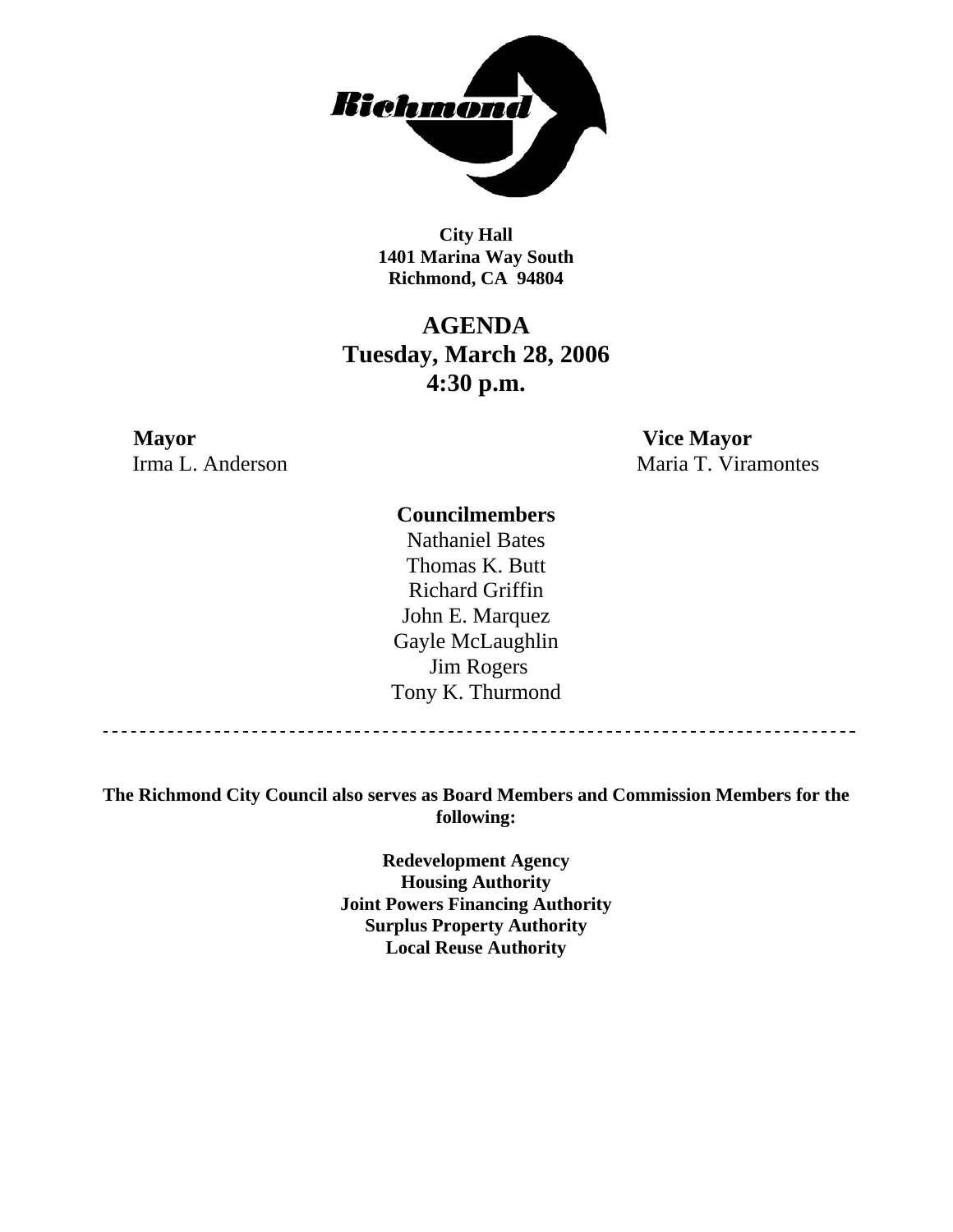# **MEETING PROCEDURES**

The City of Richmond encourages community participation at its City Council meetings and has established procedures that are intended to accommodate public input in a timely and time-sensitive way. As a courtesy to all members of the public who wish to participate in City Council meetings, please observe the following procedures:

**PUBLIC COMMENT ON AGENDA ITEMS:** Anyone who desires to address the City Council on items appearing on the agenda must complete and file a pink speaker's card with the City Clerk **prior** to the City Council's consideration of the item. Once the City Clerk has announced the item and discussion has commenced, no person shall be permitted to speak on the item other than those persons who have submitted their names to the City Clerk. Your name will be called when the item is announced for discussion**. Each speaker will be allowed TWO(2) MINUTES to address the City Council on non-public hearing items listed on the agenda.**

**OPEN FORUM FOR PUBLIC COMMENT:** Individuals who would like to address the City Council on matters not listed on the agenda or on **Presentations, Proclamations and Commendations, Report from the City Attorney, or Reports of Officers** may do so under Open Forum. All speakers must complete and file a pink speaker's card with the City Clerk **prior** to the commencement of Open Forum. **The amount of time allotted to individual speakers shall be determined based on the number of persons requesting to speak during this item. The time allocation for each speaker will be as follows: 15 or fewer speakers, a maximum of 2 minutes; 16 to 24 speakers, a maximum of 1 and one-half minutes; and 25 or more speakers, a maximum of 1 minute.** 

### **SPEAKERS ARE REQUESTED TO OCCUPY THE RESERVED SEATS IN THE FRONT ROW BEHIND THE SPEAKER'S PODIUM AS THEIR NAME IS ANNOUNCED BY THE CITY CLERK.**

**CONSENT CALENDAR:** Consent Calendar items are considered routine and will be enacted, approved or adopted by one motion unless a request for removal for discussion or explanation is received from the audience or the City Council. A member of the audience requesting to remove an item from the Consent Calendar must complete and file a speaker's card with the City Clerk **prior to the City Council's consideration of Item D, Agenda Review.** An item removed from the Consent Calendar may be placed anywhere on the agenda following the City Council's agenda review.

*The City Council's adopted Rules of Procedure recognize that debate on policy is healthy; debate on personalities is not. The Chairperson has the right and obligation to cut off discussion that is too personal, too loud, or too crude.* 

**\*\*\*\*\*\*\*\*\*\*\*\*\*\*\*\*\*\*\*\*\*\*\*\*\*\*\*\*\*\*\*\*\*\*\*\*\*\*\*\*\*\*\*\*\*\*\*\*\*\*\*\*\*\*\*\*\*\***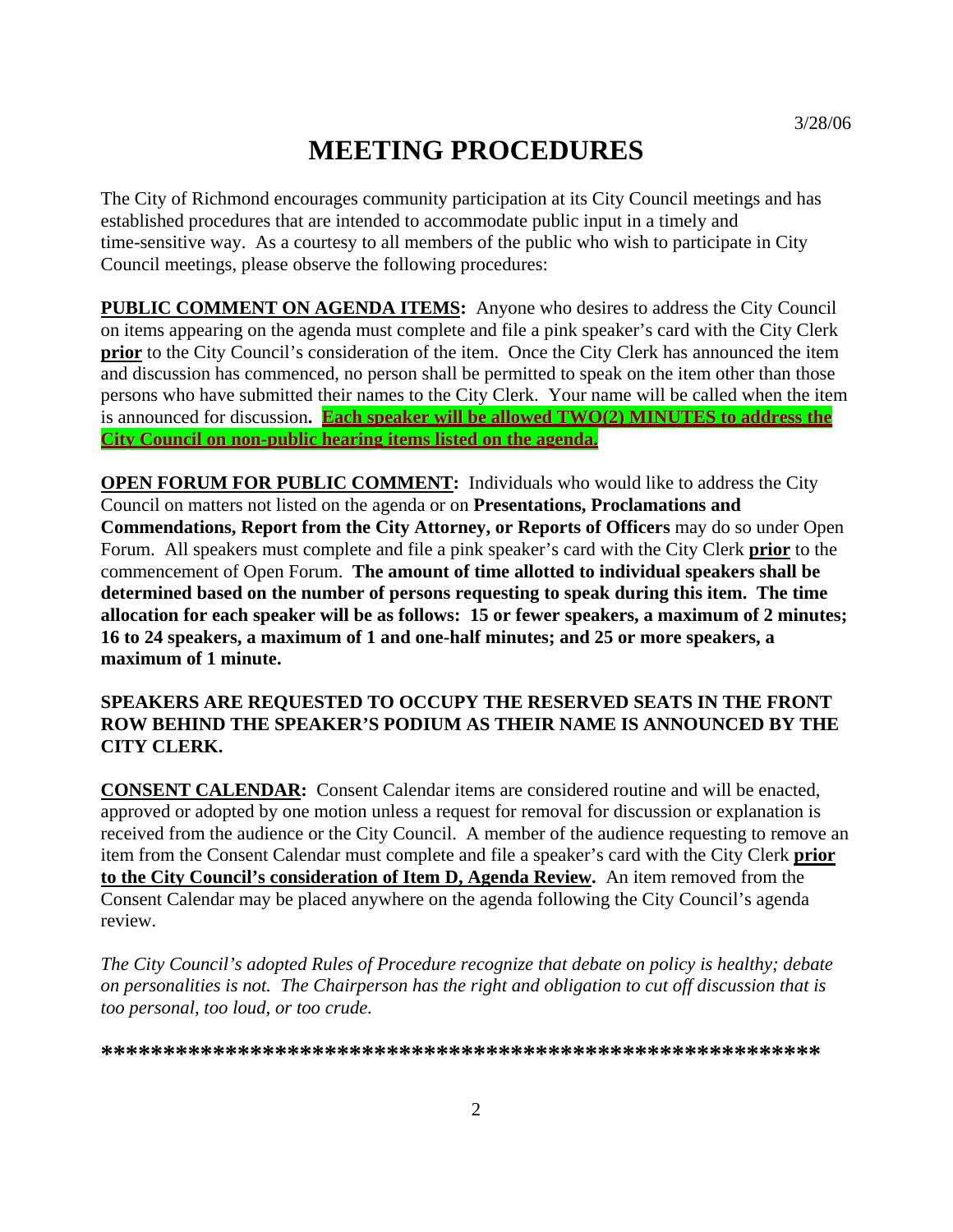# **EVENING OPEN SESSION 4:30 p.m.**

## **PLEDGE TO THE FLAG**

- **A. ROLL CALL**
- **B. PUBLIC COMMENT**
- **C. ADJOURN TO CLOSED SESSION**

## **CLOSED SESSIONS**

**Shimada Room of City Hall** 

## **CITY COUNCIL**

### **CC-1. CONFERENCE WITH LABOR NEGOTIATORS (Government Code Section 54957.6)**

| <b>Bill Lindsay, Leslie Knight,</b> |
|-------------------------------------|
| Rob Larson, Lisa                    |
| <b>Stephenson, and Jeffrey</b>      |
| Sloan (Renne, Sloan,                |
| Holtzman, and Sakai, LLP            |
|                                     |

**Employee Organization or Unrepresented Employees: IAFF Local 188 (Firefighters); Richmond Fire Management Association (RFMA); Richmond Police Officers Association (RPOA); Richmond Police Management Association (RPMA); SEIU Local 790, IFPTE Local 21; and Unrepresented Management Employees** 

**<sup>\*\*\*\*\*\*\*\*\*\*\*\*\*\*\*\*\*\*\*\*\*\*\*\*\*\*\*\*\*\*\*\*\*\*\*\*\*\*\*\*\*\*\*\*\*\*\*\*\*\*\*\*\*\*\*\*\*\*</sup>**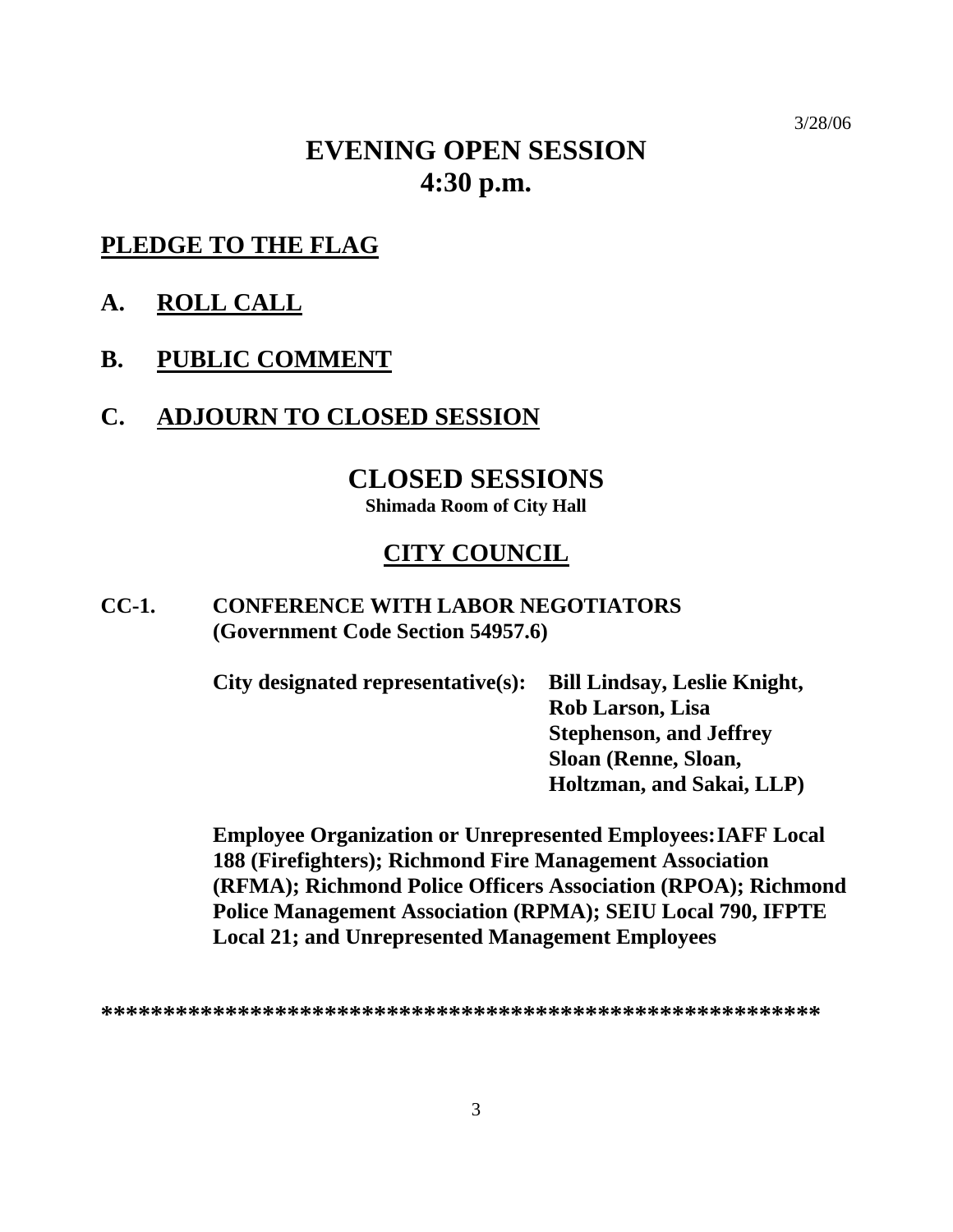## **OPEN SESSIONS COUNCIL CHAMBER**

# **CITY COUNCIL**  $7:00$  p.m.

#### A. **ROLL CALL**

#### **B.** STATEMENT OF CONFLICT OF INTEREST

#### $C_{\bullet}$ **OPEN FORUM FOR PUBLIC COMMENT**

#### D. PRESENTATIONS, PROCLAMATIONS, AND COMMENDATIONS

- $D-1.$ Proclamation recognizing and honoring Officer Darryl Jones as Police Officer of the Year and Fire Engineer Manly Moulton and Firefighter Mark Palachek as Firefighters of the year – Mayor's Office (Mayor Anderson 620-6503).
- Proclamation acknowledging April 2 through April 8, 2006, as the "Week of the  $D-2$ . Young Child" - Mayor's Office (Mayor Anderson 620-6503).

## **STUDY SESSION**

The Purpose of the Study Session is for the City Council to hear presentations on the following:

 $\mathbf{1}$ . Discuss the proposed updates to the Local Employment Ordinance and the Business Opportunity Ordinance and provide direction to staff as appropriate.

**TOTAL TIME: 1 hour 5 minutes**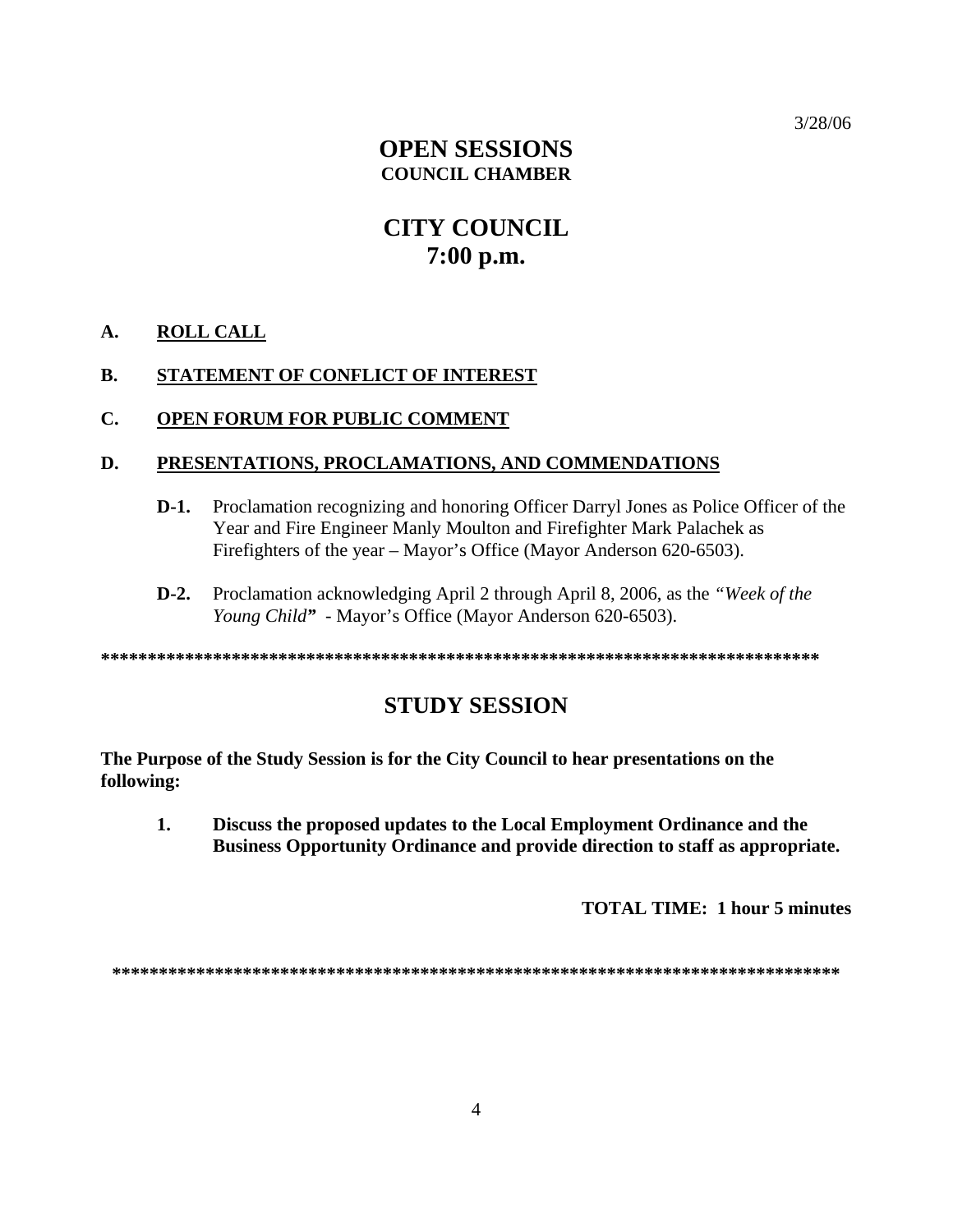# **JOINT MEETING RICHMOND COMMUNITY REDEVELOPMENT AGENCY/CITY COUNCIL 8:10 p.m.**

### **PLEDGE TO THE FLAG**

**A. ROLL CALL**

### **B. STATEMENT OF CONFLICT OF INTEREST**

**C. APPROVAL OF MINUTES** – regular meeting held on February 7, 2006 – City Clerk (Diane Holmes 620-6513).

### **D. OPEN FORUM FOR PUBLIC COMMENT**

### **E. RESOLUTIONS**

- **1. REVIEW OF CIVIC CENTER MASTER PLAN PHASE 1**
- **A.** Adopt a resolution of the **Richmond Community Redevelopment Agency**  approving an amendment to the Agreement to Negotiate Exclusively (ANE) by and among the City of Richmond and the Richmond Redevelopment Agency and Richmond Civic Center Partners, LLC in connection with the Civic Center Project – Richmond Community Redevelopment Agency (Steve Duran 307-8041).
- **B.** Adopt a resolution of the **City Council of the City of Richmond** approving an amendment to the Agreement to Negotiate Exclusively (ANE) by and among the City of Richmond, the Richmond Community Redevelopment Agency, and Richmond Civic Center Partners, LLC in connection with the Civic Center Project – City Manager's Office (Bill Lindsay 620-6512).
- **C.** Adopt a resolution of the **Richmond Community Redevelopment Agency**  authorizing the Finance Department to prepare proceedings in connection with the financing of the Civic Center Project and appointing Underwriters, Bond and Disclosure Counsel, and Financial Advisors – Richmond Community Redevelopment Agency (Steve Duran 307-8140).